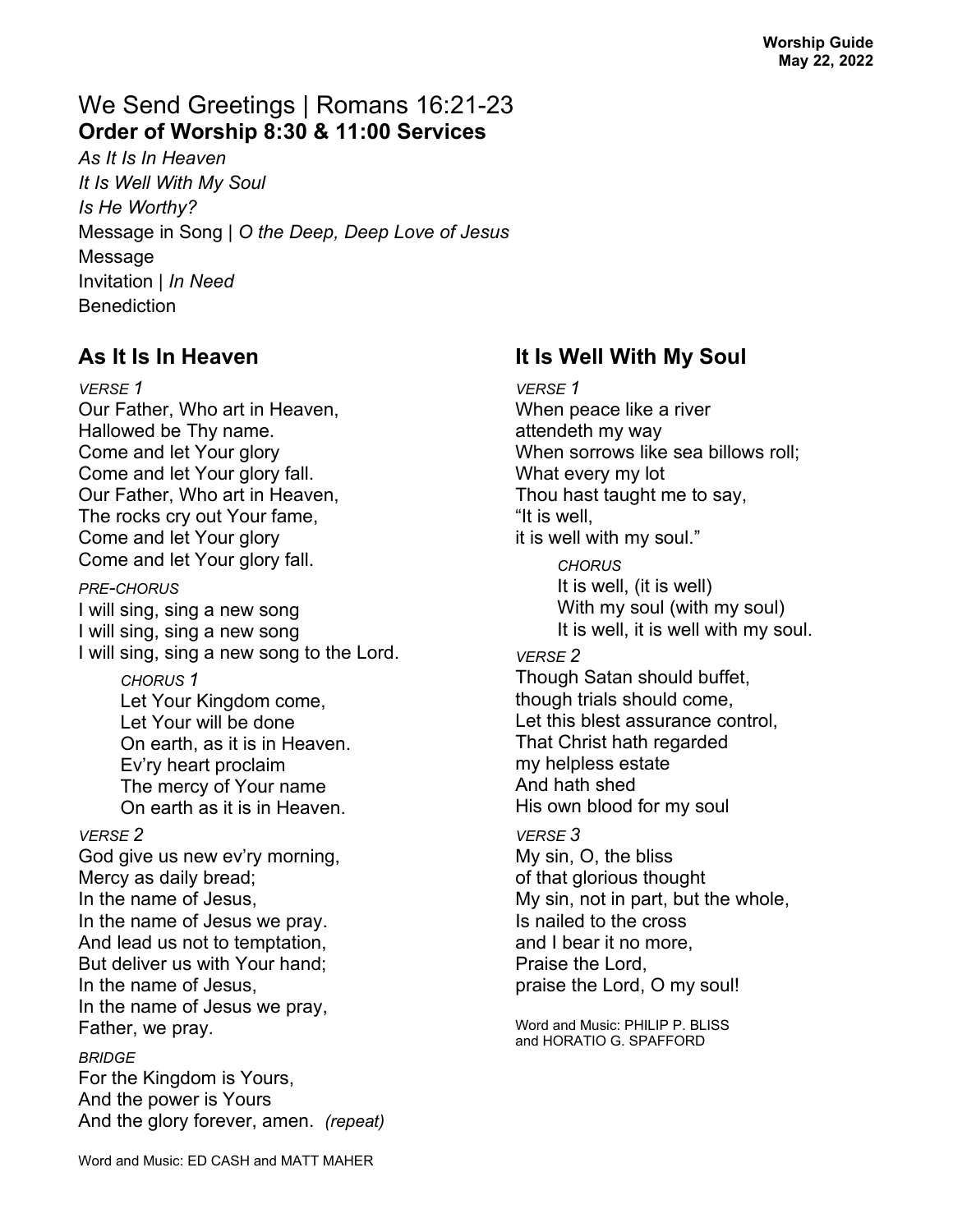## **Is He Worthy?**

*VERSE 1*

Do you feel the world is broken? We do. Do you feel the shadows deepen? We do. But do you know that all the dark won't stop the light from getting through? We do. Do you wish that you could see it all made new? We do.

### *VERSE 2*

Is all creation groaning? It is.

Is a new creation coming? It is.

Is the glory of the Lord to be the light within our midst? It is.

Is it good that we remind ourselves of this? It is.

#### *CHORUS*

Is anyone worthy? Is anyone whole? Is anyone able to break the seal and open the scroll? The Lion of Judah, who conquered the grave He is David's Root and the Lamb who died to ransom the slave. Is He worthy? Is He worthy Of all blessing and honor and glory Is He worthy of this? He is.

### *VERSE 3*

Does the Father truly love us? He does.

Does the Spirit move among us? He does.

And does Jesus, our Messiah, hold forever those He loves? He does.

Does our God intend to dwell again with us? He does.

#### *CHORUS 2*

Is anyone worthy? Is anyone whole? Is anyone able to break the seal and open the scroll? The Lion of Judah who conquered the grave He is David's Root and the Lamb who died to ransom the slave. From ev'ry people and tribe, every nation and tongue He has made us a kingdom and priests to God to reign with the Son Is He worthy? Is He worthy? Of all blessing and honor and glory Is He worthy? Is He worthy? Is He worthy of this? He is!

Words and Music: BEN SHIVE and ANDREW PETERSON

## **It Is Well With My Soul** *(reprise)*

#### *VERSE 4*

And Lord, hast the day when the faith shall be sight The clouds be rolled back as a scroll, The trump shall resound and the Lord shall descend, "Even so," it is well with my soul.

#### *CHORUS*

It is well, (it is well) with my soul (with my soul) It is well, it is well with my soul.